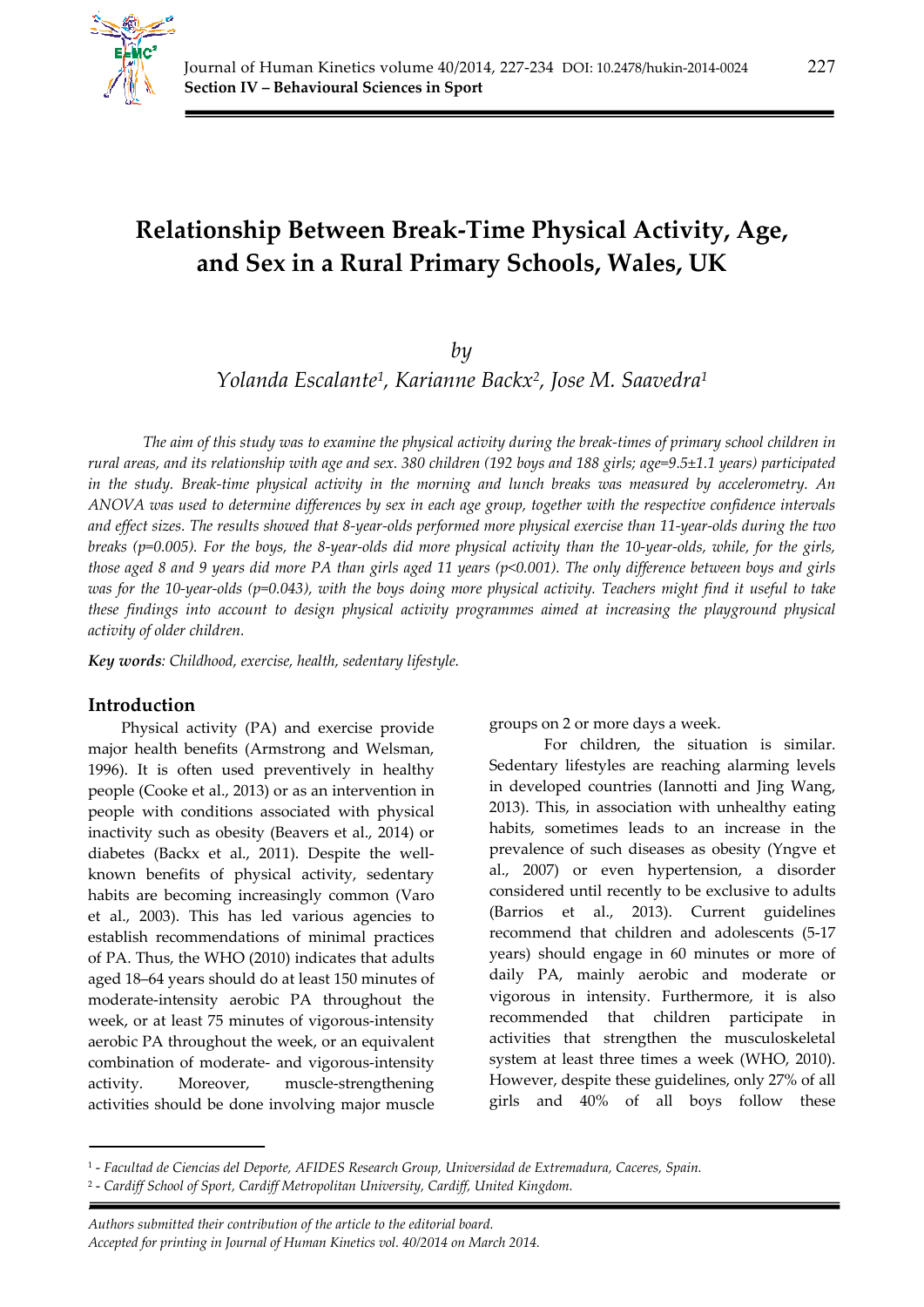recommendations (WHO, 2010). Regarding the practice of PA as a function of the type of town or village the children live in, children of rural communities are more physically active than those of urban areas, while the latter use more screen time in their everyday lives (Salom et al., 2013). Also, the type of PA seems to be different. Children who live in rural areas spend more time in outdoor activities, but participate in less structured PA, than children living in urban areas (Donatiello et al., 2013). Furthermore, one has to bear in mind that children's practice of PA depends strongly on the physical and social factors operating within their home environment (Maitland et al., 2013).

If the aim is to increase PA, it is necessary to know when it is possible for the child to do it, and what and where are their preferences. Children spend many hours in class at school, to which must be added their extracurricular activities. The school would thus seem to be an appropriate place for the promotion of PA (Dessing et al., 2013). In this regard, there are two key times at which to focus on the practice of PA: physical education classes and during break time. The former should be offered daily, with lessons engaging the children in moderate to vigorous PA for at least 50% of the class time (United States Department of Health and Human Services, 2000). Unfortunately, this is not always the case (Straton, 2000). Regarding the latter, the playground can constitute a good opportunity to increase PA levels. There have been studies indicating that, in general, boys do more PA than girls (Dessing et al., 2013), and that younger ages are more active than older (Escalante et al., 2011). The size of the playground also influences the amount of PA done (Escalante et al., 2012). Other studies have examined the effectiveness of different interventions in the school yard during break (Stratton, 2000; Stratton and Mullan, 2005; Verstraete et al., 2006; Ridgers et al., 2007a, b; Cardon et al., 2009; Ridgers et al., 2010; Huberty et al., 2011; Blaes et al., 2013). In this sense, a recent systematic review concluded that interventions based on playground markings, game equipment, or the combination of the two do not seem to increase the PA of preschoolers and schoolchildren during break, while interventions based on playground markings plus physical structures do, at least in the short to medium term

(Escalante et al., 2013). However, most studies have been on urban (Stratton, 2000; Verstraete et al., 2006; Cardon et al., 2009; Huberty et al., 2011; Blaes et al., 2013.) or urban and rural populations (Ridgers et al., 2007a, b; Cardon et al., 2009; Ridgers et al., 2010; Huberty et al., 2011; Blaes et al., 2013; Escalante et al., 2011, 2012). Therefore, the aim of this study was to describe the PA during break of Primary School children in rural areas and its relationship with age and sex.

## **Material and Methods**

## *Participants*

Five schools in rural Wales were invited to participate in the study. Initially, 90% of those invited (the parents of 425 children) gave their written informed consent to take part. Of these, 45 were excluded from the data analysis. The reasons were non-completion of the general questionnaire (29 children), or problems with the accelerometer (16 children). The final sample thus comprised 380 children  $(9.5 \pm 1.1$  years, from 8 to 11 years).

## *Measures*

The participants' body height and body mass were measured, and their break-time PA was determined by accelerometry, a method widely used within paediatric populations (Rowlands, 2001). The device used was a Caltrac accelerometer (Hemokinetics, Madison, WI, USA) programmed to operate in PA monitoring mode (Sallis et al., 1990). This uniaxial instrument has a piezoelectric bender that measures motion in the vertical plane. It integrates the absolute values of the acceleration forces and sums the motion counts. Measurements made with it have been demonstrated to be strongly correlated with those of a triaxial accelerometer (Eisenmann et al., 2004). The method is similar to that followed in other studies (Escalante et al., 2011; Escalante et al., 2012; Kimm et al., 2000; Sigmund et al., 2009; Saglam et al., 2010).

## *Procedures*

After the initial contact with the schools, and acceptance on the part of the head teachers, the children's parents/guardians were asked to provide their written informed consent. This duly signed written consent form was a prerequisite for the child to be included in the study. The children's body height and body mass were measured at the beginning of the day. About ten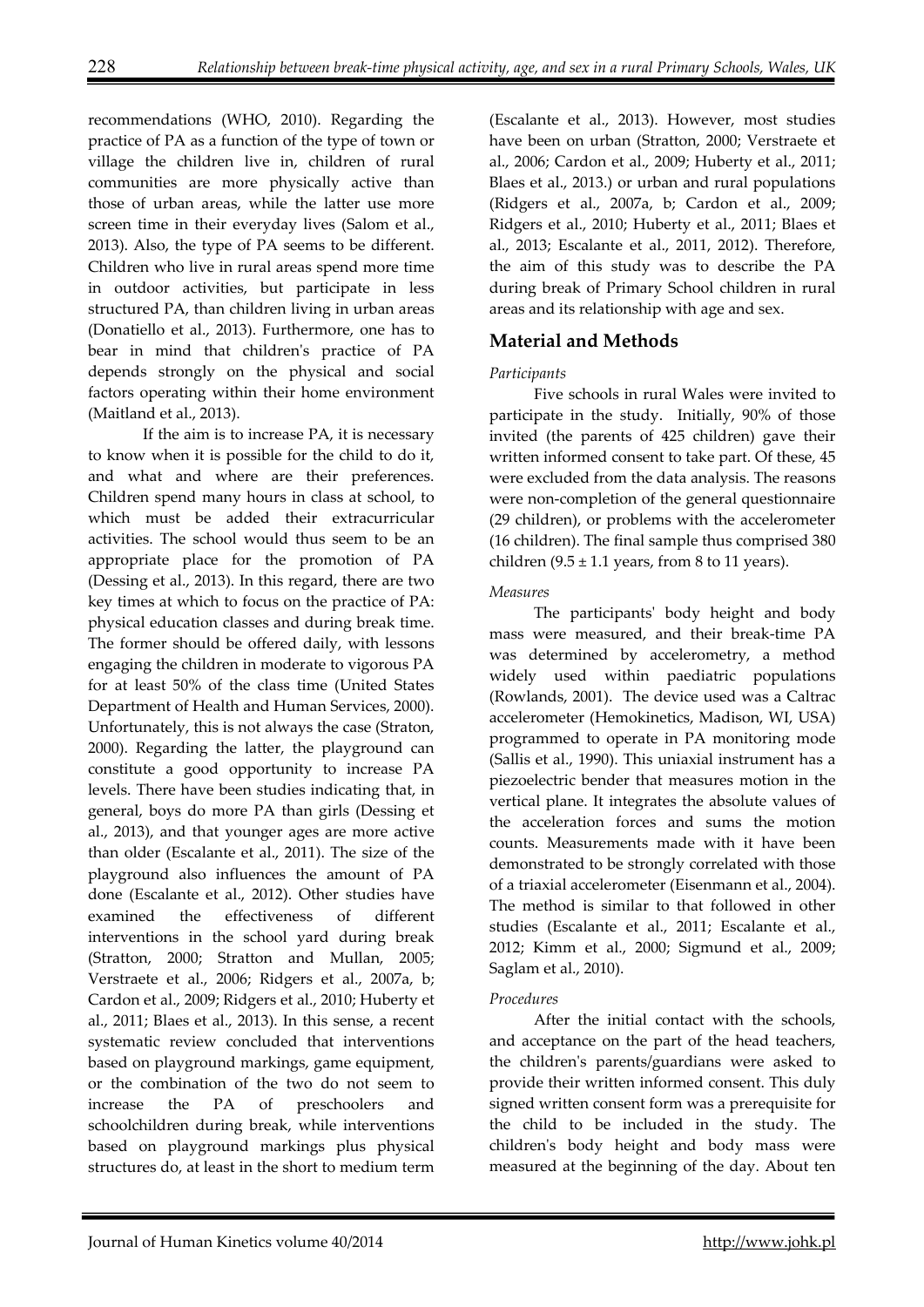minutes before break-time, the researchers went into the classroom to distribute the accelerometers to the participants, who were seated at their desks. Each accelerometer was attached to the waistband of the child's trousers or skirt before they went out to their playground. The accelerometer's display was covered with black masking tape to prevent its measurements from being watched. The teachers and researchers monitored the break to ensure that the children's PA did not differ from their usual activities. When they came back into class after the break, they put their accelerometers into a plastic collection bin. In all the schools, there were two 15-minute breaks, with the children going outside during both breaks. All data collection took place on sunny days. All age groups were in the playground at the same time, and 40 children were evaluated during each break period. The study was approved by the Commission of Ethics of Cardiff Metropolitan University, and complied with the principles of the Declaration of Helsinki.

#### *Statistical Analysis*

The data analysis design was descriptive and cross-sectional, with age and sex as the independent variables, and the PA during the break as the dependent variable. The normality and homoscedasticity of the distributions was evaluated with the Kolmogorov-Smirnov and Levene tests, respectively. A one-way analysis of variance (ANOVA) was applied to test for intergroup equality of the means for the PA in the two break-times and the sum of the two. Scheffé's post-hoc method was applied to account for multiple comparisons between age and sex groups. A *p*-value of <0.05 was taken as statistically significant. The confidence intervals and effect sizes of the differences were calculated (Cohen, 1988). All calculations were performed using the Statistical Package for Social Sciences (SPSS for Windows, version 19.0).

## **Results**

Table 1 presents the characteristics of the sample. All variables met the criteria of normality (0.250≤*z*≤0.963; *p*>0.05) and homoscedasticity (0.050≤*F*≤1.377, *p*>0.05).

Table 2 shows the PA results for the morning break and the lunch break, and their sum. For these two sets of data together, the 8 year-old children did more PA than those aged 11 years (*p*=0.005). The 8-year-old boys did more PA than those aged 10 years, while the 8- and 9-yearold girls did more activity than those aged 11 (*p*<0.001). Between the sexes, there were only differences between the 10-year-old boys and girls (*p*=0.043), with the former being more physically active.

Making this same analysis, but distinguishing between morning break and lunch break, we only observed differences in the latter. In terms of ages, these differences were between boys of 8 and 9 years (*p*=0.004), and between girls of 8 and 10 years ( $p$ =0.009). In terms of sex, there were only differences between the 10-year old boys and girls (*p*=0.036).

|                                                                    |                             |                            | Table 1              |                        |  |  |  |  |
|--------------------------------------------------------------------|-----------------------------|----------------------------|----------------------|------------------------|--|--|--|--|
| Characteristics of sample. Data are mean $\pm$ standard deviation. |                             |                            |                      |                        |  |  |  |  |
| Characteristics                                                    | All children<br>$(n = 380)$ | <b>Boys</b><br>$(n = 192)$ | Girls<br>$(n = 188)$ | $p-$<br>value<br>0.535 |  |  |  |  |
| Body Height (m)                                                    | $1.37 \pm 0.89$             | $1.37 \pm 0.86$            | $1.37 \pm 0.93$      |                        |  |  |  |  |
| Body Mass (kg)                                                     | $36.21 \pm 11.03$           | $35.30 \pm 10.04$          | $37.05 \pm 11.90$    | 0.124                  |  |  |  |  |
| $BMI$ (kg/m <sup>2</sup> )                                         | $18.33 \pm 3.96$            | $18.52 \pm 3.61$           | $19.44 \pm 4.23$     | 0.022                  |  |  |  |  |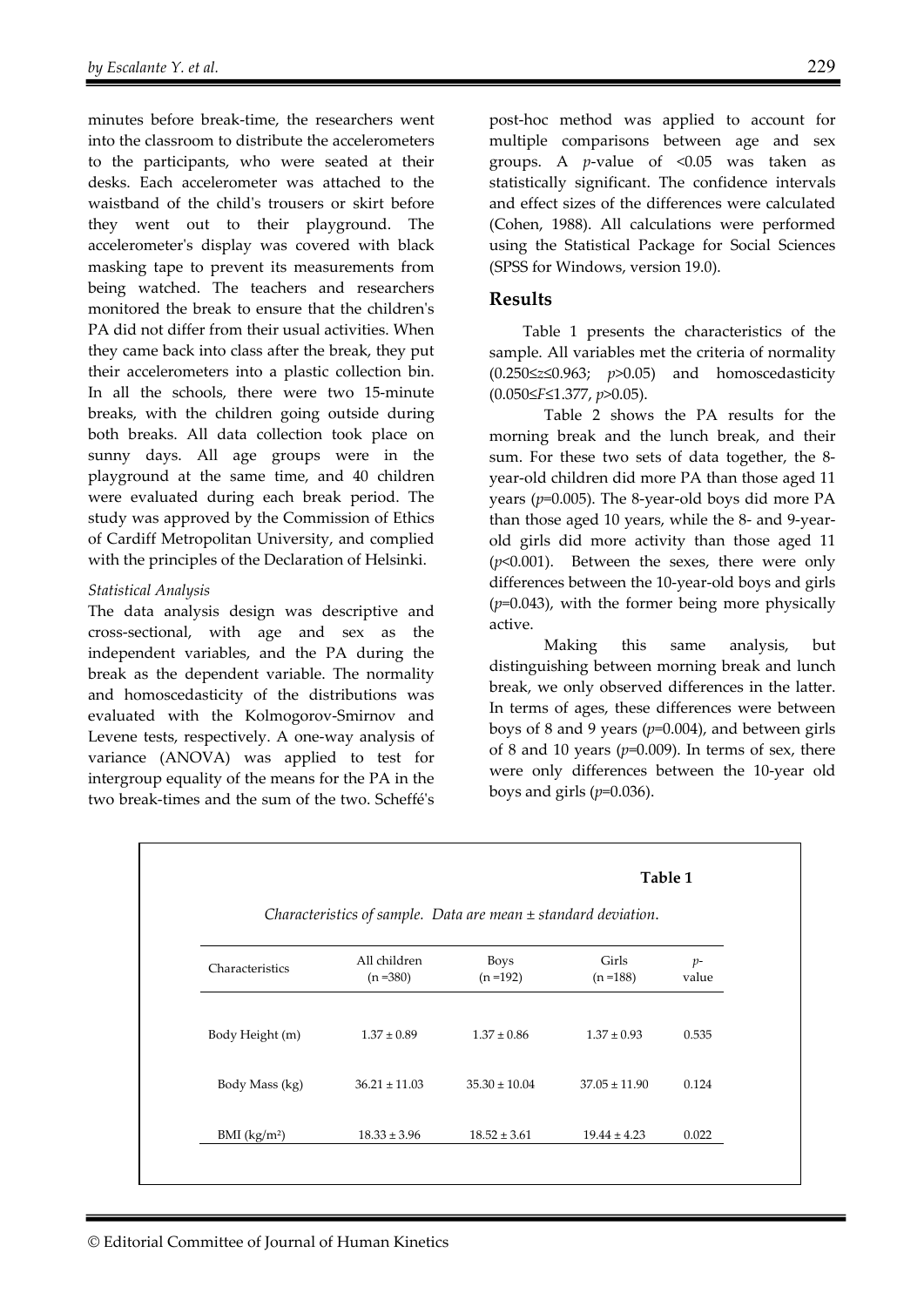**Table 2** 

| Variable                  | $8$ years (a)<br>$(n=91)$ | $9$ years (b)<br>$(n=91)$ | 10 years<br>$(c)(n=90)$ | 11 years $(d)$<br>$(n=108)$ | $\mathfrak{p}$ | Scheffé<br>post-<br>hoc |
|---------------------------|---------------------------|---------------------------|-------------------------|-----------------------------|----------------|-------------------------|
| Break-time PA total       |                           |                           |                         |                             |                |                         |
| (motion count)            |                           |                           |                         |                             |                |                         |
| All children (n=380)      | $43.3 \pm 22.5$           | $43.0 \pm 18.0$           | $42.6 \pm 24.5$         | $39.9 \pm 26.9$             | 0.005          | a <d< td=""></d<>       |
| Boys $(n=192)$            | $44.3 \pm 24.0$           | $42.5 \pm 14.0$           | $46.9 \pm 17.1$         | $41.5 \pm 25.9$             | 0.001          | c>d                     |
| Girls $(n=188)$           | $42.4 \pm 21.0$           | $43.5 \pm 21.5$           | $38.1 \pm 20.8$         | $37.9 \pm 28.1$             | < 0.001        | a,b>d                   |
| Upper confidence interval | 11.28                     | 6.47                      | 18.84                   | 13.95                       |                |                         |
| Lower confidence interval | $-7.53$                   | $-3.52$                   | $-1.46$                 | $-6.69$                     |                |                         |
| p-value, b*oys vs girls   | 0.693                     | 0.775                     | 0.043                   | 0.488                       |                |                         |
| Effect size               | 0.08                      | $-0.06$                   | 0.46                    | 0.13                        |                |                         |
| Morning break PA          |                           |                           |                         |                             |                |                         |
| (motion count)            |                           |                           |                         |                             |                |                         |
| All children (n=380)      | $23.4 \pm 12.0$           | $23.4 \pm 9.7$            | $21.5 \pm 11.7$         | $20.5 \pm 12.3$             | 0.060          |                         |
| Boys $(n=192)$            | $24.2 \pm 12.8$           | $23.2 \pm 8.1$            | $23.5 \pm 12.3$         | $21.8 \pm 12.0$             | 0.223          |                         |
| Girls (n=188)             | $22.6 \pm 11.2$           | $23.6 \pm 11.0$           | $19.4 \pm 10.6$         | $18.9 \pm 12.5$             | 0.131          |                         |
| Upper confidence interval | 6.61                      | 3.71                      | 9.05                    | 7.60                        |                |                         |
| Lower confidence interval | $-3.39$                   | $-4.45$                   | $-0.61$                 | $-1.78$                     |                |                         |
| $p$ -value, boys vs girls | 0.523                     | 0.857                     | 0.118                   | 0.222                       |                |                         |
| Effect size               | 0.13                      | $-0.04$                   | 0.36                    | 0.24                        |                |                         |
| Lunch break PA            |                           |                           |                         |                             |                |                         |
| (motion count)            |                           |                           |                         |                             |                |                         |
| All children (n=380)      | $19.9 \pm 12.7$           | $19.6 \pm 10.1$           | $21.0 \pm 16.0$         | $19.9 \pm 14.1$             | 0.854          | b < c                   |
| Boys $(n=192)$            | $20.0 \pm 14.2$           | $19.3 \pm 8.5$            | $23.3 \pm 19.5$         | $19.7 \pm 20.5$             | 0.004          | a > c                   |
| Girls ( $n=188$ )         | $19.7 \pm 11.2$           | $19.7 \pm 11.4$           | $17.8 \pm 12.7$         | $19.0 \pm 17.0$             | 0.009          |                         |
| Upper confidence interval | 5.59                      | 3.52                      | 11.14                   | 7.04                        |                |                         |
| Lower confidence interval | $-5.07$                   | $-4.27$                   | $-2.21$                 | $-5.60$                     |                |                         |
| $p$ -value, boys vs girls | 0.923                     | 0.736                     | 0.036                   | 0.822                       |                |                         |
| <b>Effect</b> size        | 0.02                      | $-0.04$                   | 0.27                    | 0.04                        |                |                         |

*Break-time physical activity (motion counts) of children according to age and sex. The ANOVA p-value (difference by sex and age), confidence interval, effect size,* 

## **Discussion**

We have described a study of the PA performed by primary school children in rural primary schools in Wales during their school break times. The older children (11 years) performed less PA in the school yard during break time than the younger children (8 and 9 years). However, these differences were only present for the lunch break and for the whole break time (morning break plus lunch break). There were only differences with regard to sex for the 10-year-old children, with the boys being more active than the girls. Teachers might find it useful to take these findings into account to design proposals aimed at increasing the playground physical activity of older children.

The results showed 8-year-old boys to perform more PA during break (morning break plus lunch break) than those of 10 years in age (*p*=0.001), and that 8- and 9-year-old girls performed more PA than girls of 11 years in age (*p*<0.001). These findings contrast with a study conducted in Spain which only found differences in PA when the ages were more distant, i.e. 6 vs. 11 years old in girls and children (boys and girls) (Escalante et al., 2011). It should be noted, however, that the present study carried out in rural Welsh schools found levels of playground PA well above those of the Spanish schoolchildren. The reasons may be that playground PA is usually unstructured (Verstraete et al., 2006) and that this type of activity is predominant in rural areas (Donatiello et al., 2013). Also, PA during breaks is usually in short spurts of high intensity followed by rest or PA of less intensity (Lopes et al., 2006), the two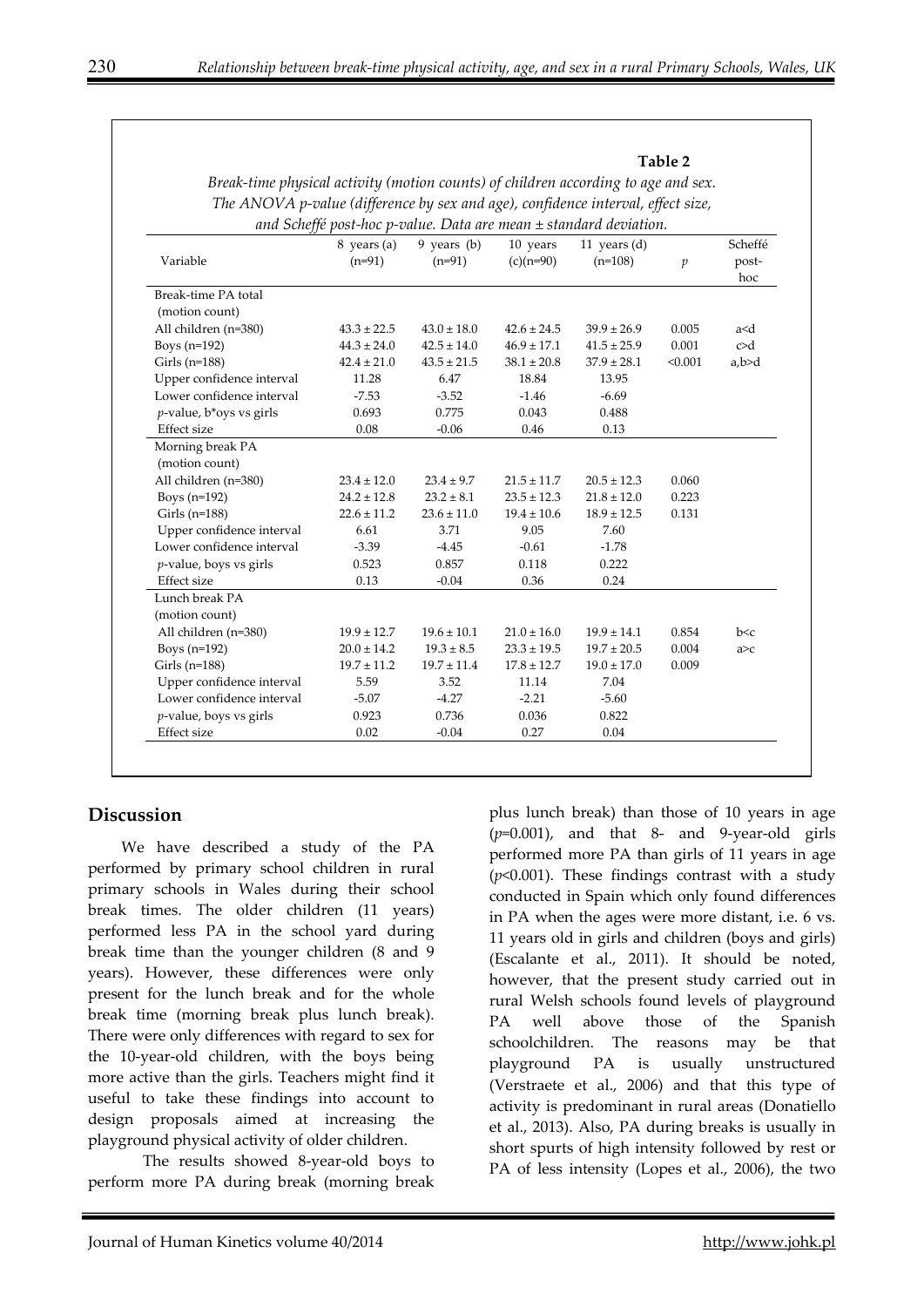short break periods in the Welsh schools accommodate this type of PA. The results are however consistent with other studies indicating that, after the age of 9, there is a reduction in daily PA in boys (Kimm et al., 2000; Stellino et al., 2010). Also, the lack of any differences in the morning break suggests that it is in the lunch break in which there is a greater possibility of intervention (Verstraete et al., 2006).

Regarding the differences by sex, these only existed for the 10-year-old children, with the boys being more active in the sum of the two break periods (p=0.043) and in the lunch break (p=0.036). These results are to be contrasted and compared with those of a previous study (Escalante et al., 2011) which found boys to perform a greater overall volume of accumulated PA than girls at the ages of 9, 10, and 11 years. Some studies have reported that maturity differences between the sexes (girls maturing earlier than boys) may be one reason why studies consistently find females to be less active than males of the same chronological age (Sherar et al., 2007). Intervention studies have found girls to present greater increases in light (O'Dwyer et al., 2013) and moderate-to-vigorous PA (Nettlefold et al., 2011). Therefore, other studies point to the opposite direction – that boys engage in more moderate-to-vigorous PA and vigorous PA during a morning break and a lunch break than girls (Ridgers et al., 2010). The differences by sex in the PA during a break are thus unclear (Nettlefold et al., 2011). This may be because the activities in which the boys and the girls are participating are themselves different (MacDonald et al., 2005). For example boys often participate in team activities such as football or rugby, i.e. activities of moderate to high intensity, which often contain a competitive element, whereas girls generally participate in activities of lower intensity such as talking, walking, or skipping (Beighle et al., 2005). Furthermore, the type of PA might be affected by physical and social environmental factors (Maitland et al., 2013).

The present study has two limitations. Firstly, wearing the accelerometers could have affected the children's PA in the playground. Their teachers watched them during the measurement times, however, and told us that the children's behaviour was no different from normal. Secondly, the PA was measured during the two break-times of just a single day. The sample size and the teachers' observations that they had noticed no unusual activity may reduce the relevance of this limitation.

In conclusion, this study examined the PA performed by primary school children in rural contexts in Wales during their school break times as a function of age and sex. The main conclusions to be drawn are: (i) the older children (11 years in age) did less playground PA than the younger children (8 and 9 years); and (ii) only in the case of the 10-year-olds were the girls less active than the boys. Teachers might find it useful to take these findings into account to design proposals aimed at increasing the playground PA of older children. Nevertheless, in addition to pursuing the goal of increased PA, break time could also be used to improve basic physical skills by offering specific exercise programs (Yasumitsu and Nogawa, 2013).

## **Acknowledgements**

This study was funded by the European Social Fund (Una manera de hacer Europa) and the Autonomous Government of Extremadura (Gobierno de Extremadura) (PO10012, GR10171). The authors wish to thank the pupils, parents, and schools participating in this study (Troedyrhiw Community School, Goetre Primary School, Trelewis Primary School, and Bedlinog Primary School). Finally, we thank J. Henderson for his collaboration in the data collection

## **References**

Backx K, McCann A, Wasley D, Dunseath G, Luzio S, Owens D. The effect of a supported exercise programme in patients with newly diagnosed Type 2 diabetes: a pilot study. *J Sports Sci*, 2011; 29: 579- 586

Barrios V, Escobar C, Calderon A, Moreno FJ, Pallares V, Galgo A; behalf of Working Group on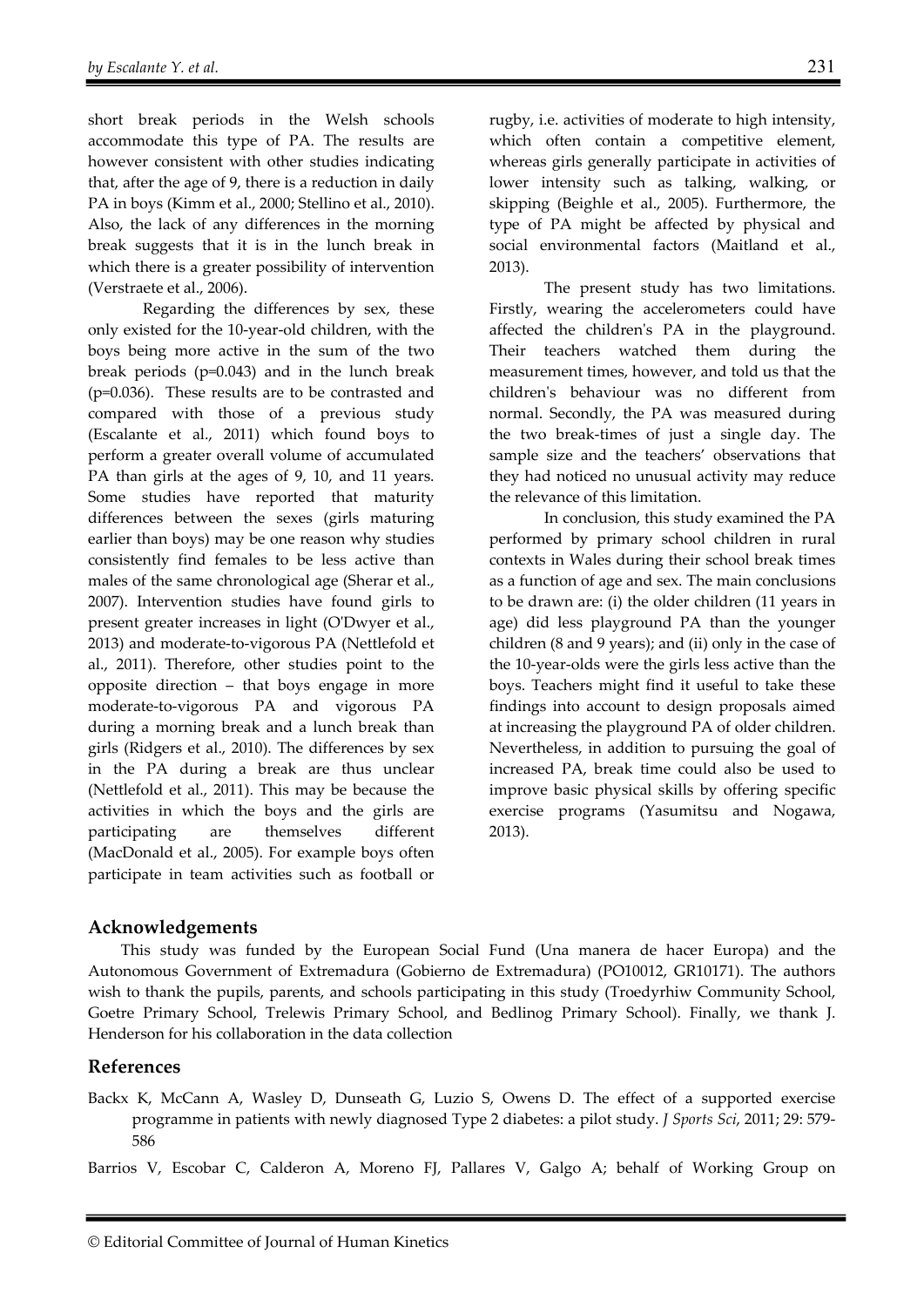Hypertension of the Spanish Society of Primary Care (Grupo HTA/SEMERGEN) and PRESCAP Study 2010. Clinical profile and blood pressure control in patients managed in primary care in Spain: are there any differences between the young and the old? *Rev Esp Cardiol,* 2013; 66: 824–825

- Beavers KM, Beavers DP, Nesbit BA, Ambrosius WT, Marsh AP, Nicklas BJ, Rejeski WJ. Effect of an 18 month physical activity and weight loss intervention on body composition in overweight and obese older adults. *Obesity*, 2014; 22: 325-331
- Blaes A, Ridgers ND, Aucouturier J, Van Praagh E, Berthoin S, Baquet G. Effects of a playground marking intervention on school recess physical activity in French children. *Prev Med*, 2013; 57: 580-584
- Cardon G, Labarque V, Smits D, De Bourdeaudhuij I. Promoting physical activity at the pre-school playground: the effects of providing markings and play equipment. *Prev Med*, 2009; 48: 335-340
- Cohen L. *Statistical power analysis for the behavioral sciences*. Hillsdale, NJ: Lawrence Erlbaum Associates; 1988
- Cooke PA, Tully MA, Cupples ME, Gilliland AE, Gormley GJ. A randomised control trial of experiential learning to promote physical activity. *Educ Prim Care,* 2013; 24: 427-35
- Dessing D, Pierik FH, Sterkenburg RP, van Dommelen P, Maas Jm de Vries SI. Schoolyard physical activity of 6–11 year old children assessed by GPS and accelerometry. *Int J Behav Nutr Phys Ac*, 2013; 14: 97
- Donatiello E, Dello Russo M, Formisano A, Lauria F, Nappo A, Reineke A, Sparano S, Barba G, Russo P, Siani A. Physical activity, adiposity and urbanization level in children: results for the Italian cohort of the IDEFICS study. *Public Health*, 2013; 127(8): 761-765
- Eisenmann JC, Strath SJ, Shadrick D, Rigsby P, Hirsch N, Jacobson L. Validity of uniaxial accelerometry during activities of daily living in children. *Eur J Appl Physiol,* 2004; 91: 259-263
- Escalante Y, Backx K, Saavedra JM, García-Hermoso A, Domínguez AM. Relationship between daily physical activity, recess physical activity, age and sex in scholar of Primary School, Spain. *Rev Esp Salud Pública*, 2011; 85: 481-489
- Escalante Y, Backx K, Saavedra JM, García-Hermoso A, Domínguez AM. Play area and physical activity in recess in primary schools. *Kinesiol. Int J Fundam Appl Kinesiol,* 2012; 42: 123-129
- Escalante Y, García-Hermoso A, Backx K, Saavedra JM. Playground designs to increase physical activity levels during school recess: A systematic review. *Health Educ Behavi*, 2013; doi:10.1177/1090198113490725
- Huberty JL, Beets MW, Beighle A, Welk G. Environmental modifications to increase physical activity during recess: preliminary findings from ready for recess. *J Phys Act Health*, 2011; 8: S249-256
- Iannotti RJ, Wang J. Trends in Physical Activity, Sedentary Behavior, Diet, and BMI Among US Adolescents, 2001 -2009. *Pediatrics*, 2013; 132: 606-614
- Kimm SY, Glynn NW, Kriska AM, Fitzgerald SL, Aaron DJ, Similo SH, McMahon RP, Barton BA. Longitudinal changes in physical activity in a biracial cohort during adolescence. *Med Sci Sports Exerc*, 2000; 32: 1445-1454
- Lopes V, Silva Vasques CM, Ferreira Leite de Oliveira Pereira MB, Ribeiro Maia JA, Malina RM. Physical activity patterns during school recess: A study in children 6 to 10 years old. *Int Electronic J Health Educ*, 2006; 9: 192-201
- Macdonald D, Rodger S, Abbott R, Ziviani J, Jones J. I could do with a pair of wings: perspectives on physical activity, bodies and health from young Australian children. *Sport Educ Soc*, 2005; 10: 195-209
- Maitland C, Stratton G, Foster S, Braham R, Rosenberg M. A place for play? The influence of the home physical environment on children's physical activity and sedentary behaviour. *Int J Behav Nutr Phys Act*, 2013; 17: 10:99
- Nettlefold L, McKay HA, Warburton DE, McGuire KA, Bredin SS, Naylor PJ. The challenge of low physical activity during the school day: at recess, lunch and in physical education. *Br J Sports Med*, 2011; 45: 813-819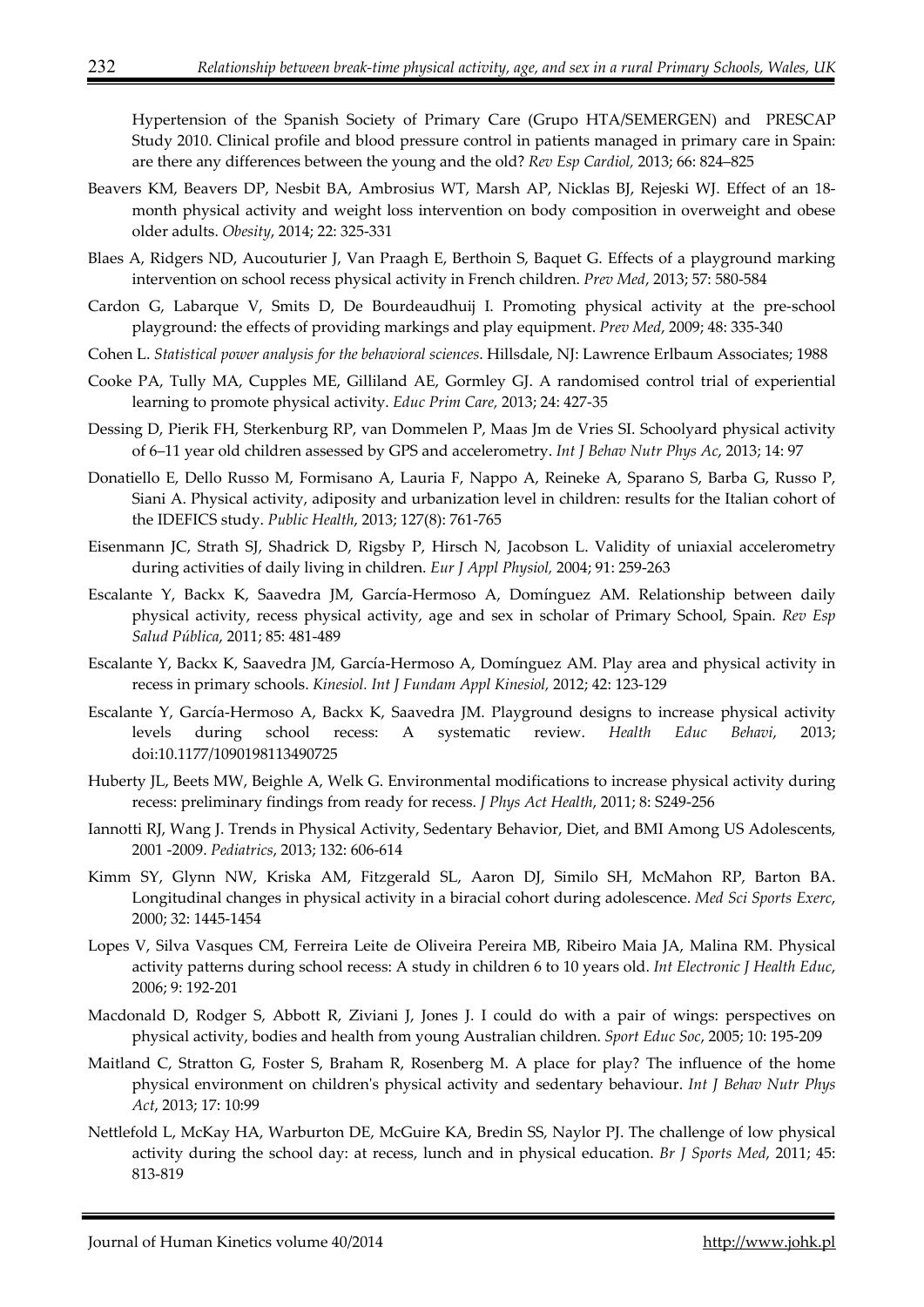- O'Dwyer MV, Fairclough SJ, Ridgers ND, Knowles ZR, Foweather L, Stratton G. Effect of a school-based active play intervention on sedentary time and physical activity in preschool children. *Health Educ Res*, 2013; 28: 931-942
- Ridgers ND, Fairclough SJ, Stratton G. Twelve-month effects of a playground intervention on children's morning and lunchtime recess physical activity levels. *J Phys Act Health,* 2010; 7: 167-175
- Ridgers ND, Stratton G, Fairclough SJ, Twisk JW. Children's physical activity levels during school recess: a quasi-experimental intervention study. *Int J Behav Nutrition Phys Act*, 2007; 21: 4-9
- Ridgers ND, Stratton G, Fairclough SJ, Twisk JW. Long-term effects of a playground markings and physical structures on children's recess physical activity levels. *Prev Med*, 2007; 44: 393-397
- Rowlands AV. *Field methods of assessing physical activity and energy balance*. In: Kinanthropometry and exercise physiology laboratory manual. Tests, Procedures and Data. R.G. Eston, and T. Reilly (Ed.). London: Routledge, 151-170; 2001
- Saglam M, Arikan H, Savci S, Inal-Ince D, Bosnak-Guclu M, Karabulut E, Tokgozoglu L. International physical activity questionnaire: reliability and validity of the Turkish version. *Percept Mot Skills*, 2010; 111: 278-284
- Sallis JF, Buono MJ, Roby JJ, Carlson D, Nelson JA. The Caltrac accelerometer as a physical activity monitor for school-age children. *Med Sci Sports Exerc,* 1990; 22: 698-703
- Salmon J, Veitch J, Abbott G, Chinapaw M, Brug JJ, Tevelde SJ, Cleland V, Hume C, Crawford D, Ball K. Are associations between the perceived home and neighbourhood environment and children's physical activity and sedentary behaviour moderated by urban/rural location? *Health Place*, 2013; 24: 44-53
- Sherar LB, Esliger DW, Baxter-Jones AD, Tremblay MS. Age and gender differences in youth physical activity: does physical maturity matter? *Med Sci Sports Exerc*, 2007; 39: 830-835
- Sigmund E, Sigmundová D, El Ansari W. Changes in physical activity in pre-schoolers and first-grade children: longitudinal study in the Czech Republic. *Child Care Health Dev*, 2009; 35: 376-382
- Stellino MB, Sinclair CD, Partridge JA, McClary King K. Differences in children's recess physical activity: recess activity of the week intervention. *J Sch Health*, 2010; 80: 436-444
- Stratton G. Promoting children's physical activity in primary school: an intervention study using playground markings. *Ergonomics,* 2000; 43: 1538-1546
- Stratton G, Mullan E. The effect of multicolor playground markings on children's physical activity level during recess. *Prev Med*, 2005; 41: 828-833
- United States Department of Health and Human Services. *Healthy people 2010: understanding and improving health*. Washington, DC: US Government Printing Office; 2000
- Varo JJ, Martínez-González MA, de Irala-Estévez J, Kearney J, Gibney M, Martínez A. Distribution and determinants of sedentary lifestyles in the European Union. *Int J Epidemiol*, 2003; 32: 138–146
- Verstraete SJ, Cardon GM, De Clercq DL, De Bourdeaudhuij IM. Increasing children's physical activity levels during recess periods in elementary schools: the effects of providing game equipment. *Eur J Public Health*, 2006; 16: 415-419
- Welsman JR, Armstrong N. The measurement and interpretation of aerobic fitness in children: current issues. *J R Soc Med*, 1996; 89: 281-285
- World Health Organization. Global Recommendations on Physical Activity for Health. Berna (Suiza): World Health Organization 2010. Available at:

http://www.who.int/dietphysicalactivity/factsheet\_recommendations/en/index.html; accessed on 14.08.2011

Yasumitsu T, Nogawa H. Effects of a short-term coordination exercise program during school recess: agility of seven- to eight-year-old elementary school children. *Percept Mot Skills,* 2013; 116: 598-610